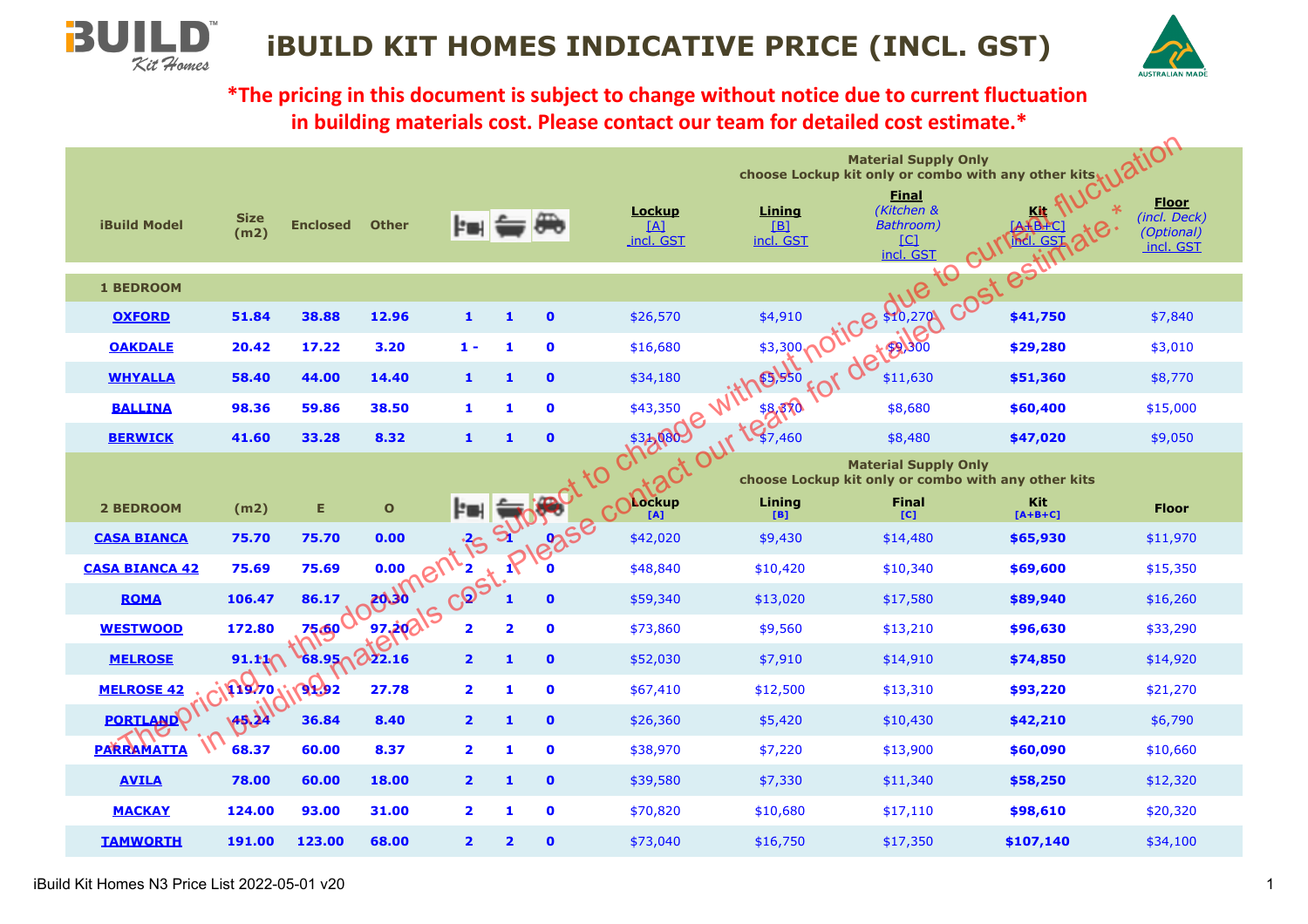



**\*The pricing in this document is subject to change without notice due to current fluctuation in building materials cost. Please contact our team for detailed cost estimate.\***

|                             |                     |                 |                   |                         |                         |                         |                                             |                                     | <b>Material Supply Only</b><br>choose Lockup kit only or combo with any other kits |                         | tion                                                    |
|-----------------------------|---------------------|-----------------|-------------------|-------------------------|-------------------------|-------------------------|---------------------------------------------|-------------------------------------|------------------------------------------------------------------------------------|-------------------------|---------------------------------------------------------|
| <b>iBuild Model</b>         | <b>Size</b><br>(m2) | <b>Enclosed</b> | <b>Other</b>      | E T                     |                         |                         | <b>Lockup</b><br>[4]<br>incl. GST           | <b>Lining</b><br>$[B]$<br>incl. GST | <b>Final</b><br>(Kitchen &<br>Bathroom)<br>$\Box$<br>incl. GST                     |                         | <b>Floor</b><br>(incl. Deck)<br>(Optional)<br>incl. GST |
| <b>EMERALD</b>              | 78.00               | 66.50           | 11.50             | $\overline{2}$          | 1                       | $\mathbf 0$             | \$43,470                                    | \$10,060                            | \$13,580 to                                                                        | \$67,090                | \$11,920                                                |
| <b>ABBEY VIEW</b>           | 94.71               | 61.34           | 33.37             | $\overline{2}$          | $\overline{\mathbf{2}}$ | $\mathbf 0$             | \$96,080                                    | \$12,270                            | 805,012 S                                                                          | \$124,550               | \$21,480                                                |
| <b>ARMIDALE</b>             | 82.08               | 62.64           | 19.44             | $\overline{2}$          | 1                       | $\mathbf 0$             | \$41,210                                    | \$7,440                             | <b>70 FOR DECEMBLE</b>                                                             | \$61,380                | \$13,060                                                |
| <b>MUDGEE</b>               | 81.96               | 60.02           | 21.94             | $\overline{2}$          | $\mathbf{1}$            | $\mathbf 0$             | \$46,270                                    | $*12500$                            |                                                                                    | \$64,790                | \$14,730                                                |
| <b>HORSHAM</b>              | 45.24               | 36.84           | 8.40              | $\overline{\mathbf{2}}$ | 1                       | $\mathbf 0$             | \$35,160                                    | 183960                              | \$8,810                                                                            | \$51,930                | \$9,860                                                 |
|                             |                     |                 |                   |                         |                         |                         | nang                                        |                                     | <b>Material Supply Only</b><br>choose Lockup kit only or combo with any other kits |                         |                                                         |
| 2 BEDROOM +<br><b>STUDY</b> | (m2)                | Е               | $\mathbf{o}$      |                         |                         |                         | Lockypt                                     | Lining<br>[B]                       | <b>Final</b><br>[C]                                                                | <b>Kit</b><br>$[A+B+C]$ | <b>Floor</b>                                            |
| <b>BENDIGO</b>              |                     |                 |                   |                         |                         |                         |                                             |                                     |                                                                                    |                         |                                                         |
|                             | 166.20              | 98.06           | 66.14             | $2 +$                   |                         |                         |                                             | \$17,570                            | \$11,190                                                                           | \$113,540               | \$32,070                                                |
|                             |                     |                 |                   |                         |                         | Subjec                  |                                             |                                     | <b>Material Supply Only</b>                                                        |                         |                                                         |
| <b>3 BEDROOM</b>            | (m2)                | Е               |                   |                         |                         |                         | <b>PROGRESSE</b> CORRECTED<br>Lockup<br>[A] | Lining<br>[B]                       | choose Lockup kit only or combo with any other kits<br><b>Final</b><br>[C]         | Kit<br>$[A+B+C]$        | <b>Floor</b>                                            |
| <b>BANKSIA</b>              | 187.73              | 114.42v         | $\bigcap \, 3.31$ |                         | $\mathbf{1}$            | $\mathbf{o}$            | \$71,790                                    | \$15,570                            | \$16,140                                                                           | \$103,500               | \$33,520                                                |
| <b>SHEPPARTON</b>           | 205.00              | 142.00          | <b>163.60'</b>    | 3                       | $\overline{\mathbf{2}}$ | $\overline{\mathbf{2}}$ | \$95,040                                    | \$21,900                            | \$20,690                                                                           | \$137,630               | \$25,580                                                |
| <b>GLADSTONE</b>            | 149.21              | 138.51          | 10.70             | 3                       | $\overline{\mathbf{2}}$ | $\bullet$               | \$66,520                                    | \$18,710                            | \$17,700                                                                           | \$102,930               | \$17,910                                                |
| <b>BUNDABERG</b>            | 153.00 1109.00      |                 | 44.00             | 3                       | 1                       | $\mathbf 0$             | \$70,820                                    | \$15,540                            | \$16,400                                                                           | \$102,760               | \$24,510                                                |
| <b>PENRITH</b>              | 122.00              | 106.00          | 16.00             | $\mathbf{3}$            | 1                       | $\mathbf 0$             | \$56,570                                    | \$14,870                            | \$15,940                                                                           | \$87,380                | \$20,960                                                |
| <b>LISMORE</b>              | 141.69              | 116.20          | 25.49             | 3                       | $\overline{\mathbf{2}}$ | $\mathbf 0$             | \$79,350                                    | \$17,010                            | \$13,980                                                                           | \$110,340               | \$23,850                                                |
| <b>WODONGA</b>              | 120.70              | 95.14           | 25.56             | 3                       | $\mathbf{1}$            | $\mathbf 0$             | \$51,240                                    | \$9,560                             | \$13,790                                                                           | \$74,590                | \$18,980                                                |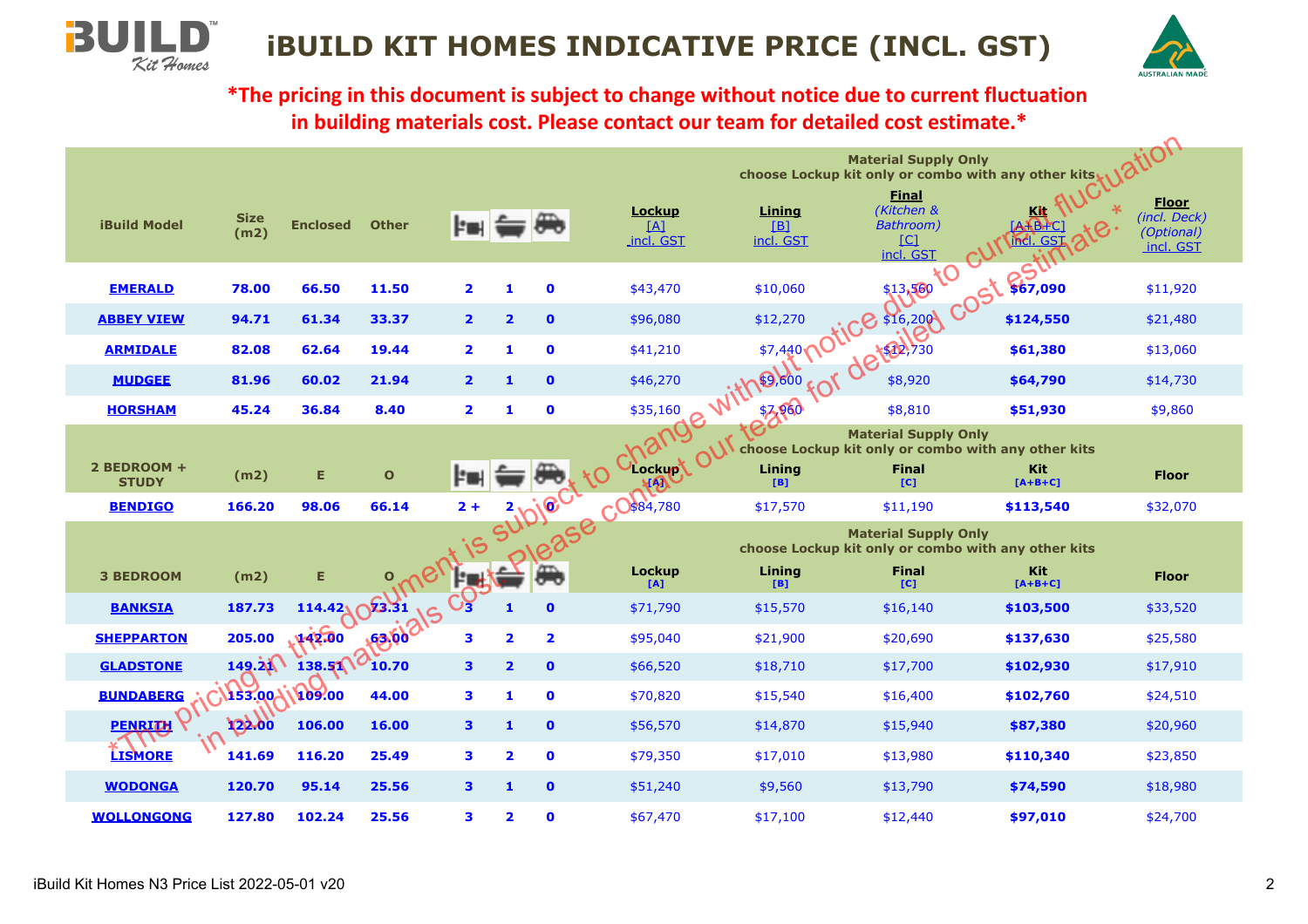

**\*The pricing in this document is subject to change without notice due to current fluctuation in building materials cost. Please contact our team for detailed cost estimate.\***

|                             |                     |                 |                |                    |                         |                         |                                   |                                     | <b>Material Supply Only</b>                                 | choose Lockup kit only or combo with any other kits                           | tion                                                    |
|-----------------------------|---------------------|-----------------|----------------|--------------------|-------------------------|-------------------------|-----------------------------------|-------------------------------------|-------------------------------------------------------------|-------------------------------------------------------------------------------|---------------------------------------------------------|
| <b>iBuild Model</b>         | <b>Size</b><br>(m2) | <b>Enclosed</b> | <b>Other</b>   | <b>Per to the </b> |                         |                         | <b>Lockup</b><br>[4]<br>incl. GST | Lining<br>[ <b>B</b> ]<br>incl. GST | <b>Final</b><br>(Kitchen &<br>Bathroom)<br>[C]<br>incl. GST | KÆ                                                                            | <b>Floor</b><br>(incl. Deck)<br>(Optional)<br>incl. GST |
| <b>BUNBURY</b>              | 128.00              | 97.00           | 31.00          | 3                  | $\mathbf{1}$            | $\mathbf 0$             | \$74,000                          | \$15,300                            | TO<br>\$14,330                                              | \$103,630                                                                     | \$24,290                                                |
| 3 BEDROOM +<br><b>STUDY</b> | (m2)                | E.              | $\mathbf{o}$   | Þι                 |                         |                         | Lockup<br>[A]                     | Lining<br>[B]                       | <b>Material Supply Only</b><br><b>AMT</b><br>'tc]           | choose Lockup kit only arcombo with any other kits<br><b>Kit</b><br>$[A+B+C]$ | <b>Floor</b>                                            |
| <b>GRANDVIEW</b>            | 271.78              | 196.58          | 75.20          | $3+$               | 3                       | $\mathbf 0$             | \$151,130                         | \$24,990                            | \$29,950                                                    | \$206,070                                                                     | \$32,560                                                |
| <b>NOWRA</b>                | 220.09              | 202.77          | 17.32          | $3+$               | 4                       | $\overline{\mathbf{2}}$ | \$122,380                         | \$36,890                            | \$25,460                                                    | \$184,730                                                                     | \$30,530                                                |
| <b>TOWNSVILLE</b>           | 206.96              | 150.24          | 56.72          | $3 +$              | $\overline{\mathbf{2}}$ | $\bullet$               | S102430                           | \$20,440                            | \$19,140                                                    | \$141,010                                                                     | \$33,980                                                |
|                             |                     |                 |                |                    |                         |                         |                                   |                                     | <b>Material Supply Only</b>                                 | choose Lockup kit only or combo with any other kits                           |                                                         |
| <b>4 BEDROOM</b>            | (m2)                | Е               | $\mathbf{o}$   |                    |                         |                         | Recking Ct OUT                    | Lining<br>[B]                       | <b>Final</b><br>[C]                                         | <b>Kit</b><br>$[A+B+C]$                                                       | <b>Floor</b>                                            |
| <b>TOOWOOMBA</b>            | 154.00              | 134.00          | 20.00          |                    |                         |                         | Cest. Please com<br>\$71,230      | \$15,800                            | \$15,040                                                    | \$102,070                                                                     | \$22,340                                                |
| <b>MAYBANK</b>              | 273.60              | 129.60          | 144.00         |                    |                         |                         | \$85,460                          | \$17,740                            | \$16,120                                                    | \$119,320                                                                     | \$48,990                                                |
| <b>BALLARAT</b>             | 182.80              | 158.98          | 23.82          |                    |                         |                         | \$100,050                         | \$23,060                            | \$21,780                                                    | \$144,890                                                                     | \$27,190                                                |
| <b>ROCKHAMPTON</b>          | 174.80              | 151.58          | 23.2215        | 4                  | $\overline{\mathbf{2}}$ | $\overline{\mathbf{2}}$ | \$96,200                          | \$22,170                            | \$20,950                                                    | \$139,320                                                                     | \$26,150                                                |
| <b>VALLEY HEIGHTS</b>       | 196.27              | 168.90          | $\Omega$ 27.37 | 4                  | 3                       | $\bullet$               | \$133,140                         | \$28,270                            | \$13,100                                                    | \$174,510                                                                     | \$37,600                                                |
| <b>SPRINGWOOD</b>           | 390,32              | 327.44          | 62.88          | 4                  | $\overline{\mathbf{2}}$ | $\overline{\mathbf{2}}$ | \$171,750                         | \$36,810                            | \$25,250                                                    | \$233,810                                                                     | \$55,150                                                |
| <b>NEWCASTLE</b>            | 260.60              | 196.50          | 64.00          | 4                  | 3                       | $\overline{\mathbf{2}}$ | \$127,220                         | \$26,460                            | \$17,390                                                    | \$171,070                                                                     | \$45,800                                                |
| <b>HUNTER VALLEY \\</b>     | 157.30              | 147.41          | 9.89           | 4                  | 3                       | 1                       | \$112,000                         | \$32,770                            | \$16,180                                                    | \$160,950                                                                     | \$22,900                                                |
| 4 BEDROOM +<br><b>STUDY</b> | (m2)                | Е               | $\mathbf{o}$   | ŀ۱                 |                         |                         | Lockup<br>[A]                     | Lining<br>[B]                       | <b>Material Supply Only</b><br><b>Final</b><br>[C]          | choose Lockup kit only or combo with any other kits<br>Kit:<br>$[A+B+C]$      | <b>Floor</b>                                            |

**3U** 

Kit Homes